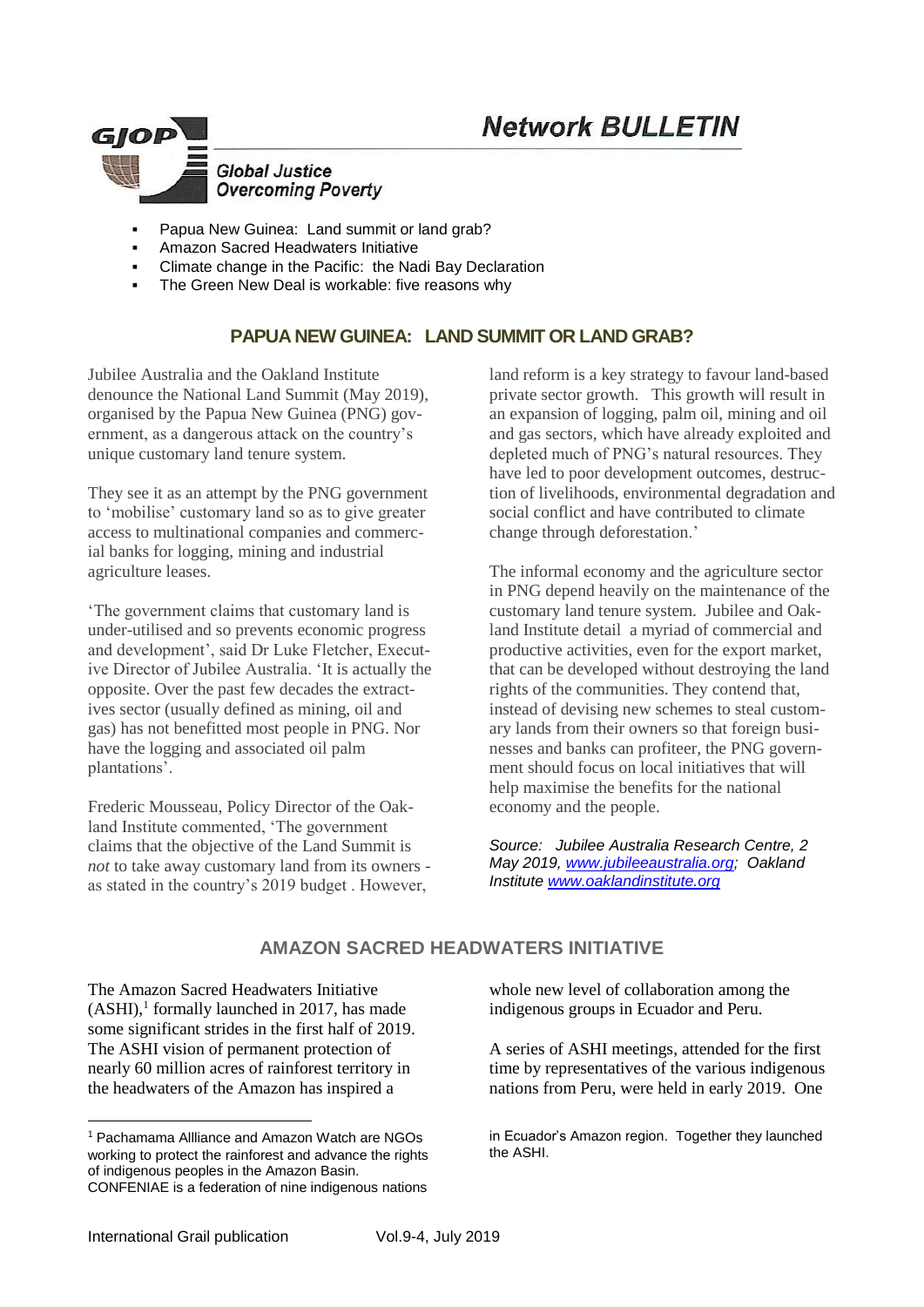specific [gathering in Peru in March,](https://news.pachamama.org/sacred-headwaters-summit-strengthening-alliances-across-borders) to which many indigenous leaders from Ecuador travelled, was particularly significant. The border between Ecuador and Peru was redrawn in the midst of World War II and it arbitrarily sliced through indigenous territories separating families and cultures. a number of those attending the meeting movingly spoke of how this gathering and the vision of the Sacred Headwaters Initiative fulfilled prophecies they remember hearing from their grandfathers: that one day their people would be united once more.

Recently an ASHI governing council was created, made up of representatives from the indigenous people of all nine Amazon countries and NGO partners, who will be responsible for budgets, plans and the overall direction of the Initiative.

This year ASHI has received nearly \$1.2 million funding from international foundations, allowing a new and critically important phase of the Initiative to be launched.in late July 2019.

An ASHI Commission, made up of 18 international experts in the fields of regional planning, indigenous rights, ecological development, conservation finance, has been formed.. The very existence of the Commission will bring national and international credibility and visibility to the ASHI. Over the next year, the Commission will work on an ASHI regional ecological development plan that is supported by all of the key stakeholders of the Initiative: indigenous groups, NGOs, and local and national governments. This is an ambitious plan, but consistent with a visionary initiative. We will keep you posted on progress.

*Source: Pachamama Alliance Summer Newsletter, [www.pachamama.org](https://www.pachamama.org/about/origin) Edited by Alison Healey.*

#### **CLIMATE CHANGE CRISIS IN THE PACIFIC: NADI<sup>2</sup> BAY DECLARATION** *Endorsed at Nadi Bay, Fiji, 30th July 2019*

**We, the People of the Pacific Islands Development Forum:** 

striving to advance the sustainable and inclusive development of Pacific Island nations;

dedicated to the goals of poverty eradication, environmental preservation and to addressing the challenges of the current anthropogenic climate change crisis;

advocating for a paradigm shift to foster coherence between Climate Change mitigation and adaptation actions, environmental protection and resilience;

### **declare that we:**

1

- 1. **Express deep concern** about the lack of comprehension, ambition or commitment shown by developed nations of the world regarding the impending grave consequences that the current and ongoing Climate Crisis poses for vulnerable Pacific Small Island Developing States (PSIDS), which contribute negligible amounts of greenhouse gases (GHGs) to this human-caused global problem;
- 2. **Recall the Suva Declaration on Climate Change<sup>3</sup>** that called for the need to limit the

global temperature increase to 1.5°C compared to pre-industrial levels, which was eventually and legally adopted as the target for GHG emissions and temperature in the Paris Agreement on Climate Change;

- 3. **Underscore the serious concerns** and the stark warnings by the United Nations Intergovernmental Panel on Climate Change (IPCC) that GHG emissions must be reduced immediately. The science warns of the real possibility that coral atoll nations could become uninhabitable as early as 2030. By 2100, the coral atoll nations of the Republic of the Marshall Islands, Tuvalu, Kiribati,<sup>4</sup> Tokelau and the Maldives and many small island developing states (SIDS) could be submerged.
- 4. **Emphasize** the important relationship between the ocean and climate change in terms of the management of carbon, the absorption of heat and regulation of the global climate system;
- 5. **Reassert the serious effects** of loss and damage on PSIDS, including their impact on territorial baselines and Exclusive Economic

<sup>2</sup> Pronounced *Nandi*. Fiji's international airport is located at Nadi.

<sup>&</sup>lt;sup>3</sup> September 2015. Suva is the capital of Fiji. <sup>4</sup> Pronounced *Kiribas.*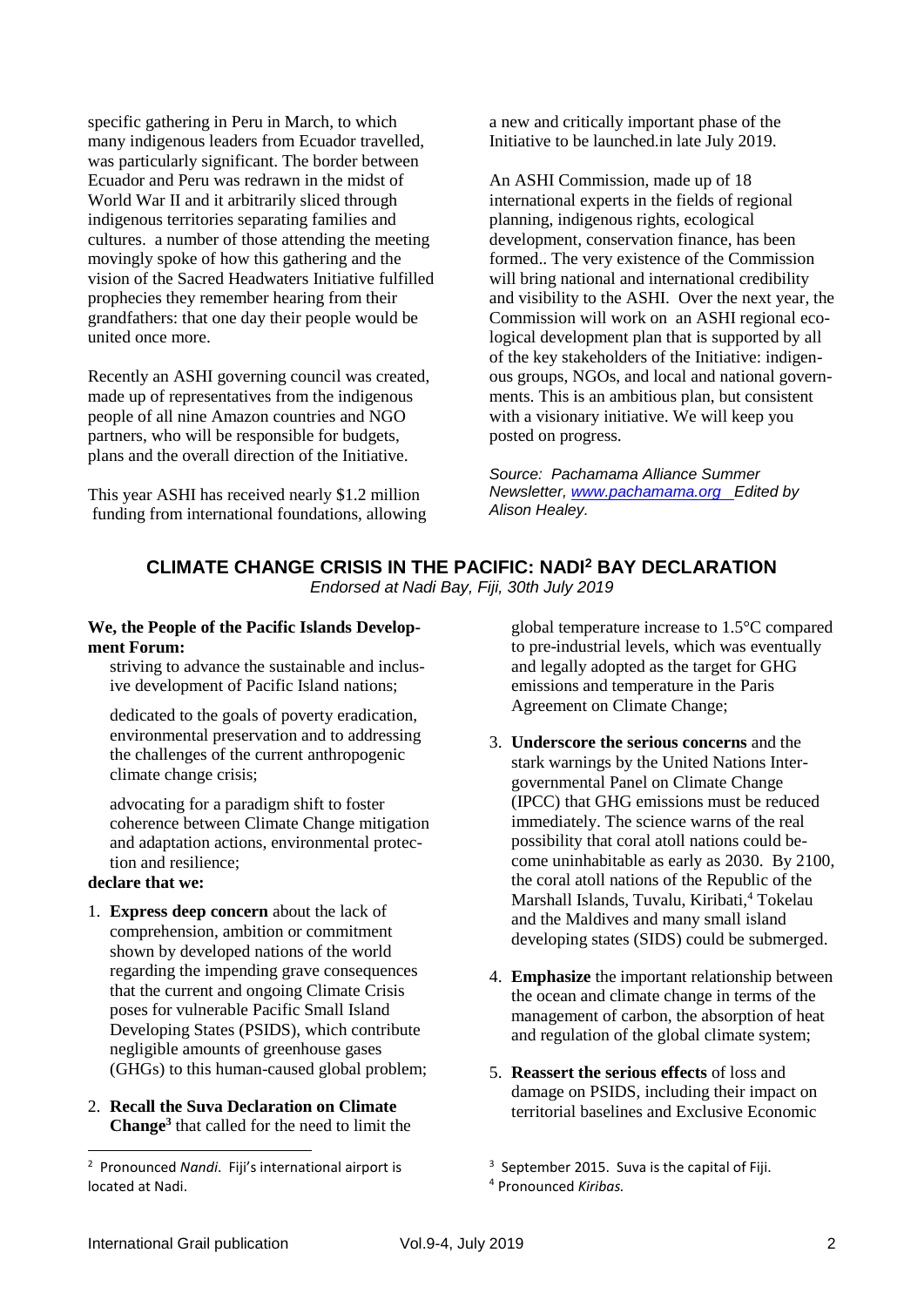Zones, and on the current degradation of ocean health, ice-sheets depletion and sea level rise, all affecting the survivability, livelihood and sovereignty of PSIDS;

- 6. **Affirm that** climate change poses the single greatest threat to the human rights and security of present and future generations of Pacific Island peoples;
- 7. **Strongly support** the need for a UN Resolution to establish a Legal Framework to protect the rights of people displaced by climate change that impedes their access to basic rights to life, water, food and housing for many millions of people around the world;
- 8. **Support** the statement of United Nations Secretary-General António Guterres to 'tax pollution, not people, and end subsidies for fossil fuels';
- 9. **Call for urgent actions** by all countries, to fully honour and implement their Kyoto Protocol and its amended GHG emissions reduction targets, as well as to meet their nationally determined contributions under the Paris Agreement;
- 10. **Recognize** the urgent responsibility and moral obligation of fossil fuel producers to put an end to fossil fuel development, to manage the decline of existing production and to ensure the phase-out of coal power to achieve the Paris climate goals. These are not

just economic issues; they are of widespread detriment to human health through acute respiratory and cardiovascular diseases.

11. **Recognize the ambitions** of the Tony de Brum<sup>5</sup> Declaration and encourage all countries to support efforts aimed at decarbonizing the transport sector, particularly the maritime sector, and seek Pacific partnerships working to advance these efforts;

#### **WE the People of the Pacific Islands Development Forum**, **declare a Climate Change Crisis in the Pacific.**

………………………….. The Declaration concludes with a further 12 points, which specify particular actions required to deal with the realities so strongly and clearly enunciated above. These are addressed to the United Nations and a number of its agencies, to the countries and people of the world, especially the highly emitting nations and their governments, to the fossil fuel industry and all other industries and corporations implicated in this global crisis of climate change.

Countries signing this Declaration are Fiji, Kiribati*,* Marshall Islands, Micronesia, Nauru, Solomon Islands, Timor Leste, Tonga and Vanuatu. Also attending this meeting were representativesof NGOs and the private sector.

*Sources: Declaration at [www.brigidine.org.au;](http://www.brigidine.org.au/) Pacific Islands Development Forum at [www.pacificidf.org](http://www.pacificidf.org/) Sent by Marilyn Aitken. Abridged by Alison Healey.*

# **THE GREEN NEW DEAL IS WORKABLE : FIVE REASONS WHY**

The *Pact for a Green New Deal* is a coalition in Canada calling for a far-reaching plan to cut emissions by half in 11 years in line with Indigenous knowledge and climate science, create more than one million good jobs and build inclusive communities in the process. Its bold, justice-based vision is galvanizing thousands of people by recognizing the multiple crises we face and working to respond to them. On May 6, 2019, the coalition began with listening to people from coast to coast discovering what a Green New Deal would be for their community.

#### **The Green New Deal (GND) began in Spain and is spreading into many countries,**

**promising massive job creation and an increase of unionized jobs and workers' rights for all, especially the most vulnerable.** Switching to renewable energy and efficiency creates many more jobs than investment in fossil fuels. But that only scratches the surface of the transformation that can be achieved. The job creation potential in the Green New Deal is far greater in other areas of the low-carbon economy, e.g., health care, education, local agriculture, land and water protection. Further job creation lies in retrofitting buildings and building hundreds of thousands of new units of public and non-market housing, planting hundreds of millions of trees, building

Declaration in 2017 calling on shipping nations to commit to reducing shipping's carbon footprint.

1

<sup>&</sup>lt;sup>5</sup> Tony de Brum was the Foreign Minister of the Marshall Islands influential in the development of a